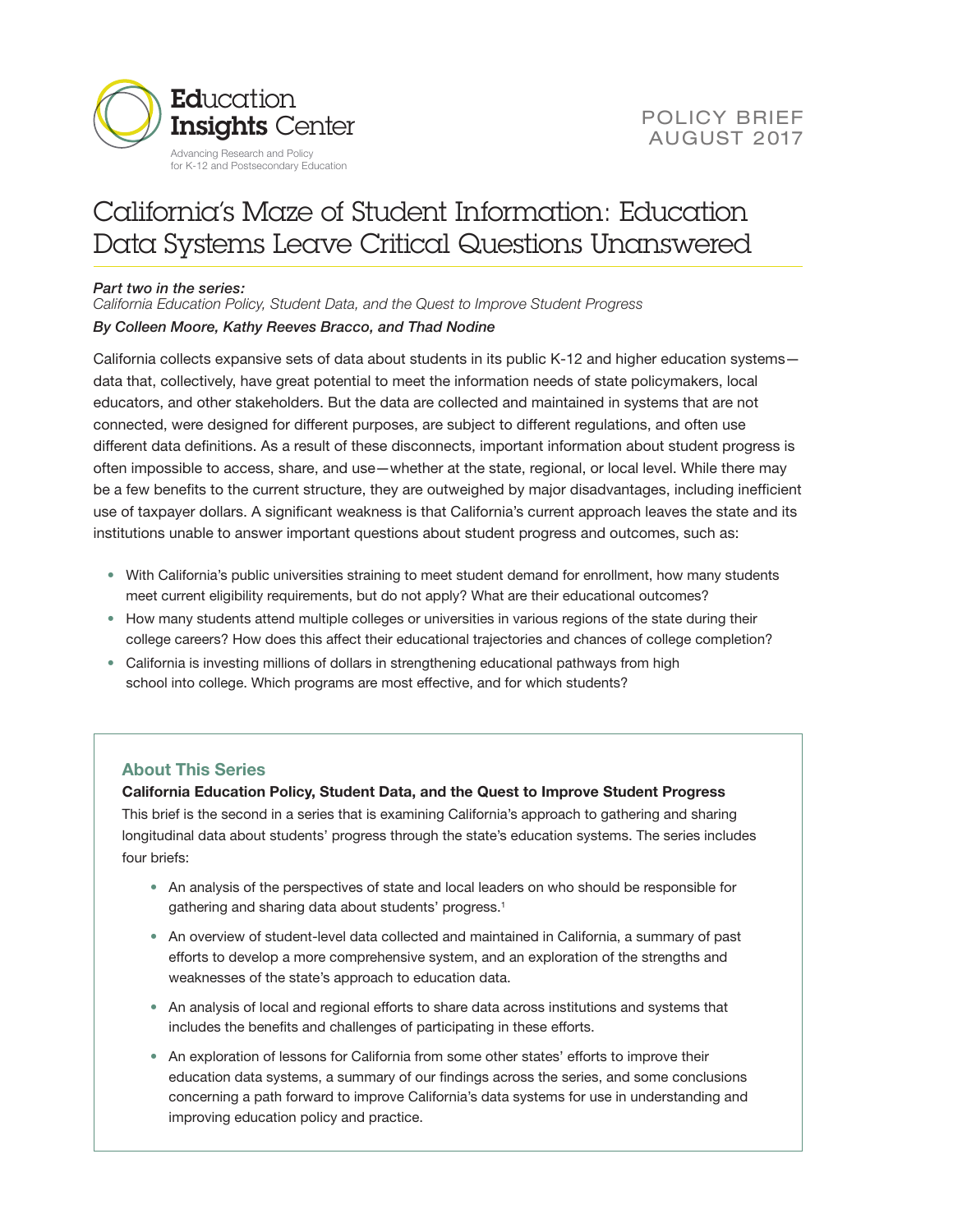One effect of having disjointed data systems is that they contribute to fragmented education programming and policy making. As one person interviewed for this report said, "We don't think through the movement of students through the various sectors. We just start with, 'They've arrived, now we can start tracking. Oh, they left. Oh, darn it, that's too bad.'" Another interviewee said, "We can't really construct good state policy when everything is so localized that you can't understand what's actually happening to large swaths of students."

These observations are based on a review of research reports, websites and other documents, $2$  as well as in-depth interviews with 28 people familiar with education data issues in California, undertaken by the Education Insights Center as part of a four-part series of policy briefs examining the state's student data systems (see About This Series). The interviewees included state policy staff, state agency staff, officials in the central offices of each public education system, staff in organizations involved in cross-sector data sharing efforts, education researchers, and policy advocates.[3](#page-15-2) In our first brief, *[Gaps in Perspective:](http://edinsightscenter.org/Publications/ctl/ArticleView/mid/421/articleId/2182/Gaps-in-Perspective-Who-Should-Be-Responsible-for-Tracking-Student-Progress-Across-Education-Institutions)  [Who Should Be Responsible for Tracking Student Progress Across Education Institutions?](http://edinsightscenter.org/Publications/ctl/ArticleView/mid/421/articleId/2182/Gaps-in-Perspective-Who-Should-Be-Responsible-for-Tracking-Student-Progress-Across-Education-Institutions)*, we found a disconnect in the views of state policy staff and local education leaders on the need for a statewide data system. Local educators expressed a need for—and a readiness to participate in—a state-level system to gather and track student progress across schools and colleges, but state policy officials were not convinced the state should take a leading role in gathering and sharing such information. At least six efforts in recent years have failed to create a new entity that can oversee data collection and use in California. This brief seeks to make clear the missed opportunities the state has had with regard to understanding its investments in public education.

# *California Collects Robust Sets of Data About Its Students*

California's four systems of public education collect fairly comprehensive data about students' characteristics, their attendance and enrollment patterns, and their progress and outcomes (see Table 1). Collectively, these data systems contain many of the elements considered by national data-focused initiatives, such as the Common Education Data Standards (CEDS)<sup>[4](#page-15-3)</sup> and the Data Quality Campaign  $(DQC)$ , to be essential when measuring students' educational progress and outcomes.

**• The California Department of Education** (CDE) began developing the California Longitudinal Pupil Achievement Data System (CALPADS) in 2002 in response to federal requirements under No Child Left Behind.<sup>6</sup> The system became fully operational in 2009. Public school districts report information about students from kindergarten through 12th grade. The primary purpose of CALPADS is to facilitate compliance with federal and state reporting requirements, but the CDE is beginning to explore more strategic use of the data to understand student progress and to support improvement of school processes.

**• The California Community Colleges** (CCC)

- "I think the biggest plus is the potential. I mean, look at the size of it, how much information is there…Data systems in California contain so much information. I think figuring out ways to open that up for research could move things in a big way."
- *Education data organization staff member*

developed the Chancellor's Office Management Information System (COMIS) in the early 1990s; it houses student-level data from all 72 districts (114 colleges). The data were originally used primarily for the allocation of funding to the colleges and for federal reporting on their behalf (e.g., reporting required by the U.S. Department of Education for the Integrated Postsecondary Education Data System, or IPEDS).<sup>7</sup> The use of the COMIS data has evolved to focus more on measuring student performance and outcomes,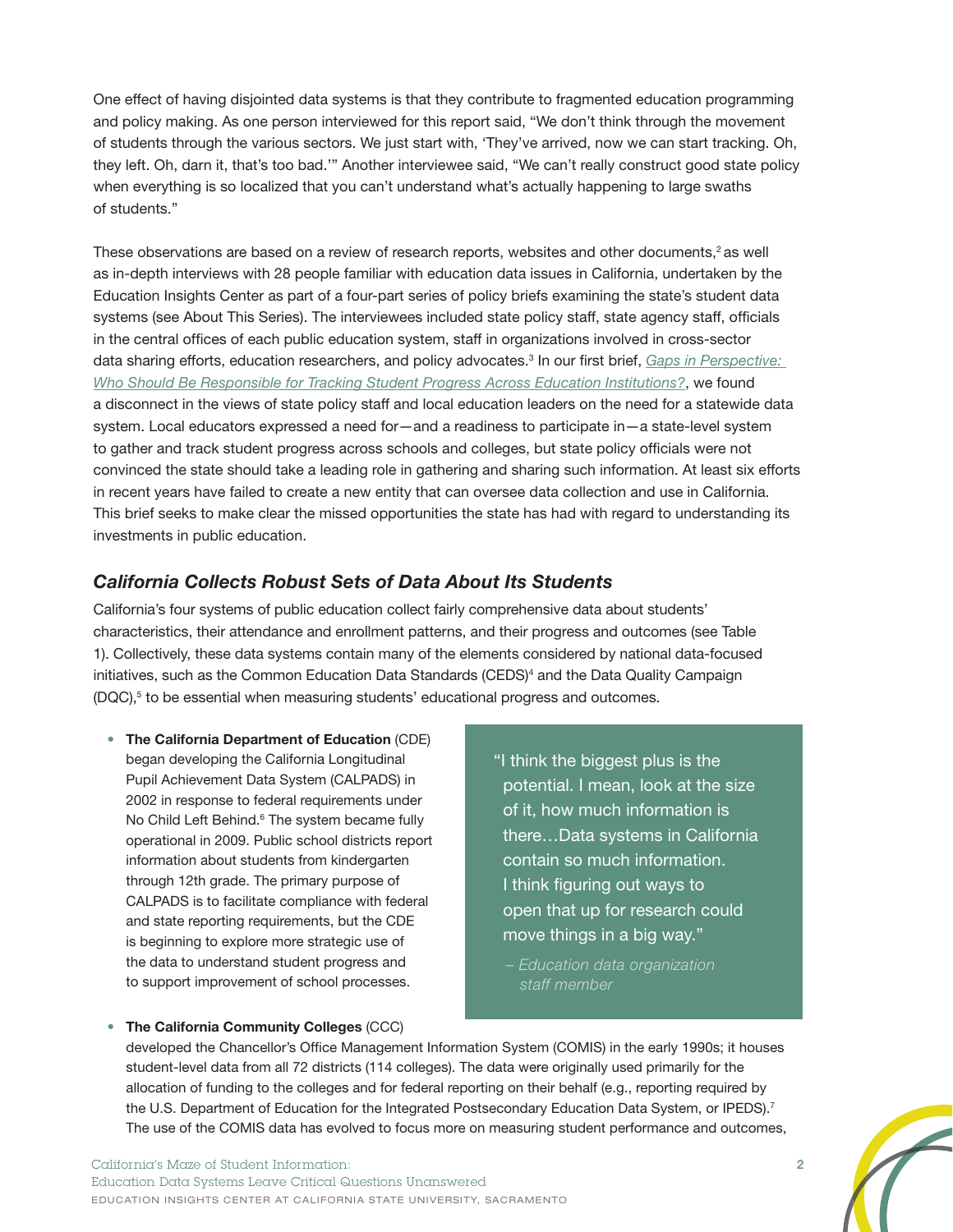driven largely by state accountability and reporting requirements. Due, at least in part, to limited staff capacity, the Chancellor's Office contracts out some data functions to the CCC Technology Center, which is operated by the Butte Community College District. That center runs the admissions application process for the colleges, an online course exchange, an electronic transcript exchange system, and new initiatives to develop a common assessment process and tools to facilitate education planning.

- **• The California State University** (CSU) Chancellor's Office has an Enrollment Reporting System (ERS) that collects student information from the 23 campuses—data that are primarily used to meet state and federal reporting requirements. The Chancellor's Office is currently working to develop a central repository for data, combining the ERS data with other data historically held in separate departments (e.g., financial data and staffing information) in order to make better use of the information for program planning and improvement.
- **• The University of California** (UC) Office of the President collects student data from its 10 campuses and uses the data for state and federal reporting. The Office of the President is currently working to develop the UC Data Warehouse to better integrate student, faculty, staff, and budget data for business- and academic-related analyses.

| ×<br>۰,<br>×<br>۰,<br>1. 1 |  |  |  |  |
|----------------------------|--|--|--|--|
|----------------------------|--|--|--|--|

| <b>System</b>                            | <b>Student Identifier</b>              | <b>Data Elements</b>                                                                                                                                                                                                                                                                           | <b>Source of Data</b>                                                                              | <b>Data Tools</b><br>(publicly accessible)                                                                                              |
|------------------------------------------|----------------------------------------|------------------------------------------------------------------------------------------------------------------------------------------------------------------------------------------------------------------------------------------------------------------------------------------------|----------------------------------------------------------------------------------------------------|-----------------------------------------------------------------------------------------------------------------------------------------|
| California<br>Department<br>of Education | Statewide Student<br>Identifier (SSID) | Demographics<br>٠<br>Course enrollments<br>Attendance<br>٠<br>Special program eligibility<br>٠<br>Discipline incidents<br>$\bullet$<br>Completion (diploma, GED)<br>٠                                                                                                                          | K-12 school<br>districts report data<br>twice in the fall.<br>and at the end of<br>the school year | DataQuest<br>$\bullet$<br>California School<br>Dashboard<br>• Other summary reports<br>on CDF website<br>$\bullet$ Ed Data <sup>8</sup> |
| California<br>Community<br>Colleges      | <b>Social Security</b><br>Number (SSN) | Demographics<br>$\bullet$<br>Course enrollments/grades<br>Financial aid<br>$\bullet$<br>• Special populations/<br>programs (e.g. disabled)<br>Educational goal<br>$\bullet$<br>Participation in orientation,<br>$\bullet$<br>other matriculation services<br>Degrees/certificates<br>$\bullet$ | Colleges/districts<br>submit some data<br>each term and<br>other data annually                     | Datamart<br>• Student Success<br>Scorecard<br>• Salary Surfer                                                                           |
| California<br>State<br>University        | <b>SSN</b>                             | Application information<br>٠<br>Demographics<br>٠<br>Course enrollments/grades<br>٠<br>Financial aid<br>٠<br>Degrees<br>٠                                                                                                                                                                      | Campuses submit<br>some data each<br>term and other<br>data annually                               | Student Information<br>Dashboard<br>Other summary reports<br>$\bullet$<br>on Analytic Studies<br>Division website                       |
| University of<br>California              | <b>SSN</b>                             | Application information<br>$\bullet$<br>Demographics<br>$\bullet$<br>Course enrollments/grades<br>٠<br>Financial aid<br>Degrees                                                                                                                                                                | Campuses submit<br>some data each<br>term and other<br>data annually                               | <b>UC</b> Information Center<br>$\bullet$<br>• UC Accountability Report                                                                 |

California's education systems collect fairly comprehensive student-level data.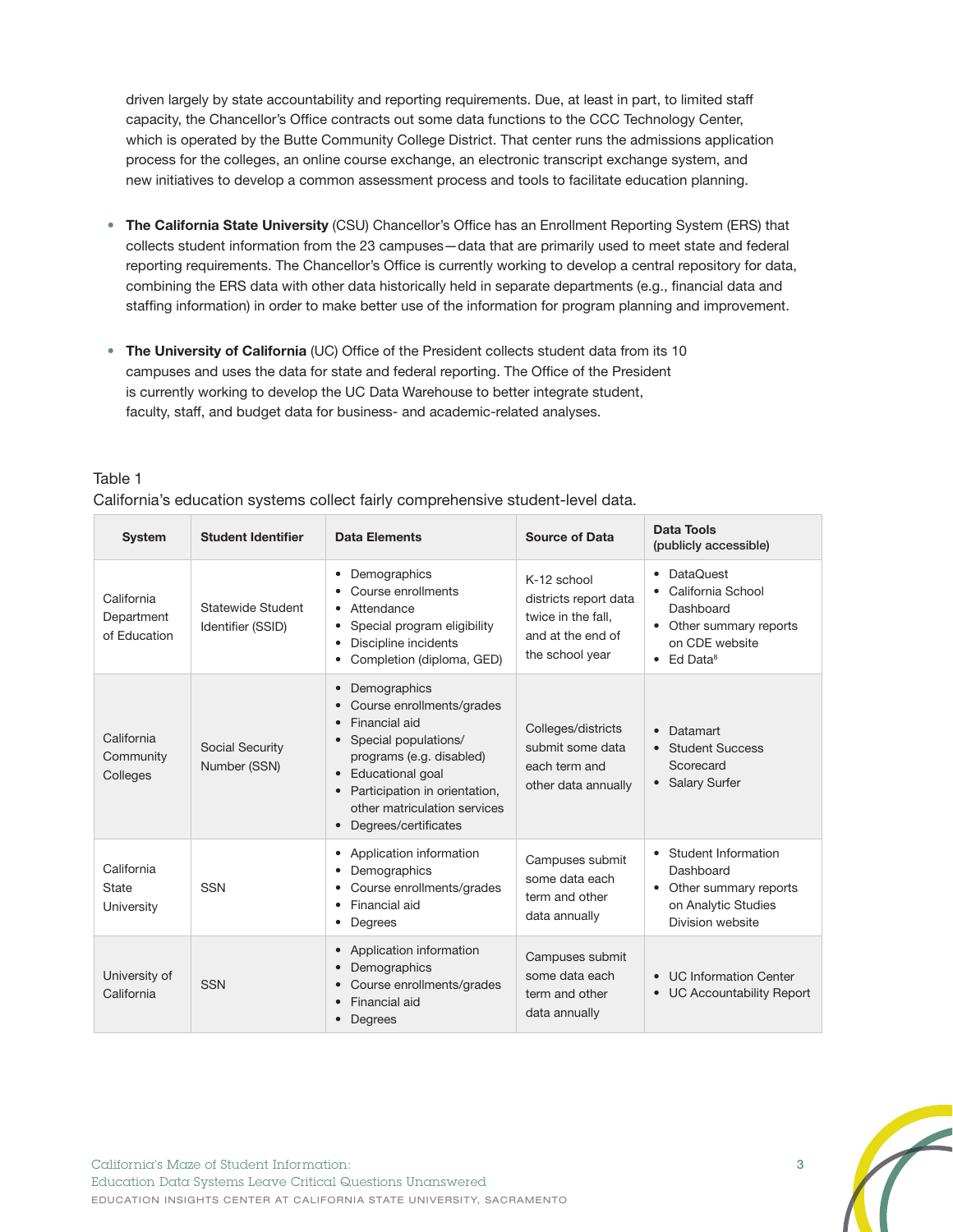Each of these four data systems is fairly robust, and together they have great potential to provide information relevant to meeting the needs of policymakers, educators, and other stakeholders. But there are some key limitations, including:

- The use of different student identifiers in the K-12 and higher education systems, which complicates efforts to share data across the systems;
- Variable data definitions across institutions and systems, which makes it difficult to analyze and interpret information consistently;
- Inconsistent use of data quality control processes across institutions and systems, leaving questions about the reliability of some information;
- Limited information about the costs of higher education and the corresponding returns on investment for students and taxpayers; and
- Missing information on the particular certificate or degree programs CCC students are pursuing, and on student participation in career pathway programs in high schools. This is a significant issue given the state's investment in such programs (e.g., the Career Pathways Trust and Strong Workforce programs).<sup>9</sup>

Each of the existing four data systems is used primarily for compliance-related purposes (such as administering programs and meeting federal and state reporting requirements), but each responsible entity is moving toward making its data more accessible to key stakeholders through data dashboards, scorecards, and the like, aiming to increase transparency and improve program planning. For example, the CSU Chancellor's Office has developed data dashboards for internal use by its campuses. One use of the dashboards has been to identify courses with high rates of failure, with the idea that these courses could be redesigned to increase student learning and success. As another example, the CCC Chancellor's Office has developed Student Success Scorecards that are available to the public and that provide information on key metrics of student progress. In light of data analyses by institution- and system-level researchers

that demonstrate limited student progress through developmental English and math, many community college campuses have begun working to improve those programs.

Somewhat ironically, it is this movement toward more strategic uses of data that helps to highlight the limitations of California's approach to collecting and maintaining student data. As long as compliance with external agencies is the overriding purpose of educational data systems, local entities tend to perceive data collection as more of a burden than an asset, and they tend to overlook the limitations of these reporting systems. As data sharing and use improve within the institutions and

"With the evolution of the various tools that we have, we're able to mine the data a lot more creatively than we have in the past, address more sophisticated research questions, and combine [pieces of information] in a way that we might not have thought of before."

*– Educational system representative*

their system offices, however, the burdens of not having a statewide data system that integrates student data across education sectors become increasingly clear. As we explore in the next sections, even though each education system has fairly rich information about the students it serves, the information covers only a piece of the student journey; understanding the entire journey requires connecting data across systems.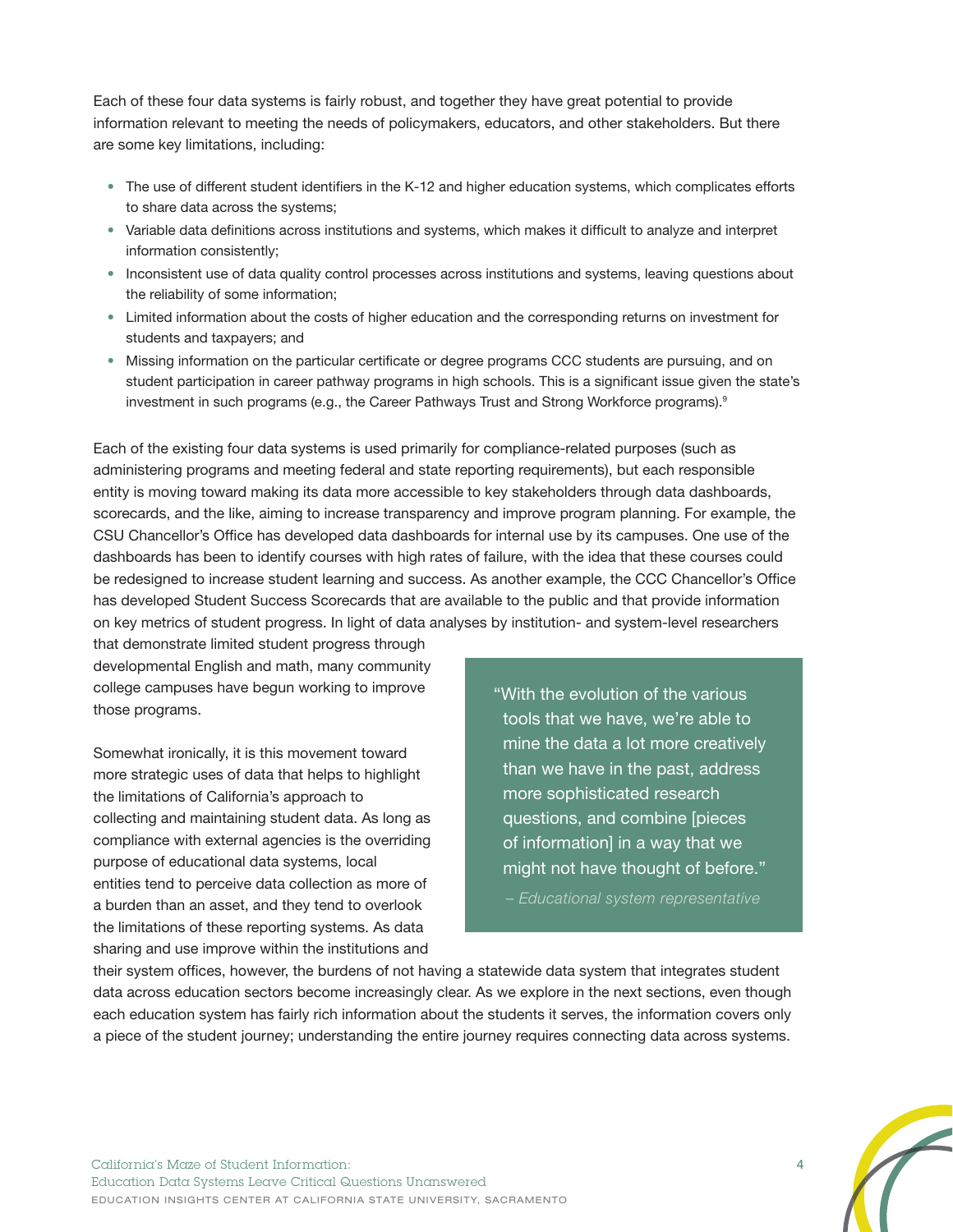# *Data Systems are Disconnected, With Limited Information Across Institutions and Sectors*

Each of California's public education data systems is extensive, but, taken together, they can best be described as a compilation of disparate systems operated by distinct entities, designed and built for different purposes, subject to different statutes and regulations, and using different data elements and definitions. In charting the mandatory and voluntary data sharing and reporting requirements for each of the four public systems (K-12, CCC, CSU, and UC), the full complexity of administrative relationships around data reporting becomes clear (see Figure 1).

## **Mandatory Reporting**

Educational institutions in the state are required to submit certain student-level information to the relevant systemwide office—the CDE, CCC Chancellor's Office, CSU Chancellor's Office, or UC Office of the President.<sup>10</sup> In addition to this reporting, the institutions or systemwide offices must also report data to or receive data from several state agencies (depicted along the top of Figure 1):

- **• The California Student Aid Commission** (CSAC) collects information from students via the federal Free Application for Federal Student Aid (FAFSA) and the California Dream Act Application. Along with students' grade point averages (GPAs), collected from schools and colleges, the information is used to determine student eligibility and to administer state financial aid.
- **• The Employment Development Department** (EDD) collects information from employers about their employees' wages on a quarterly basis for the purpose of administering the Unemployment Insurance Program. It supplies data to postsecondary systems about their students' employment and earnings—a task required by the state as part of postsecondary accountability reporting.
- **• The California Department of Consumer Affairs** (DCA) administers state licensing for a variety of occupations, including those in cosmetology, private security, and health care. As required by the state, the DCA provides information to the CCC Chancellor's Office about students' success in achieving appropriate licensing following their education programs.
- **• The California Commission on Teacher Credentialing** (CTC) collects information from the CDE about which teachers are employed and where, and the CTC provides the CDE with information about the credentials and authorizations for these teachers. In addition to its own Statewide Educator Identifier (SEID), the CTC has the Social Security number, which would allow for matches to CSU and UC student records to understand outcomes of students in teacher credential programs.

"[The state's] view is local control, local control, local control. But you need to provide some unified infrastructure. You make [schools and colleges] do every single thing and build their own everything. That's not helpful. They want somebody to be responsible for providing some direction on what it takes to actually [use crosssector data] effectively, because everybody is just scrambling."

*– Education data organization staff member*

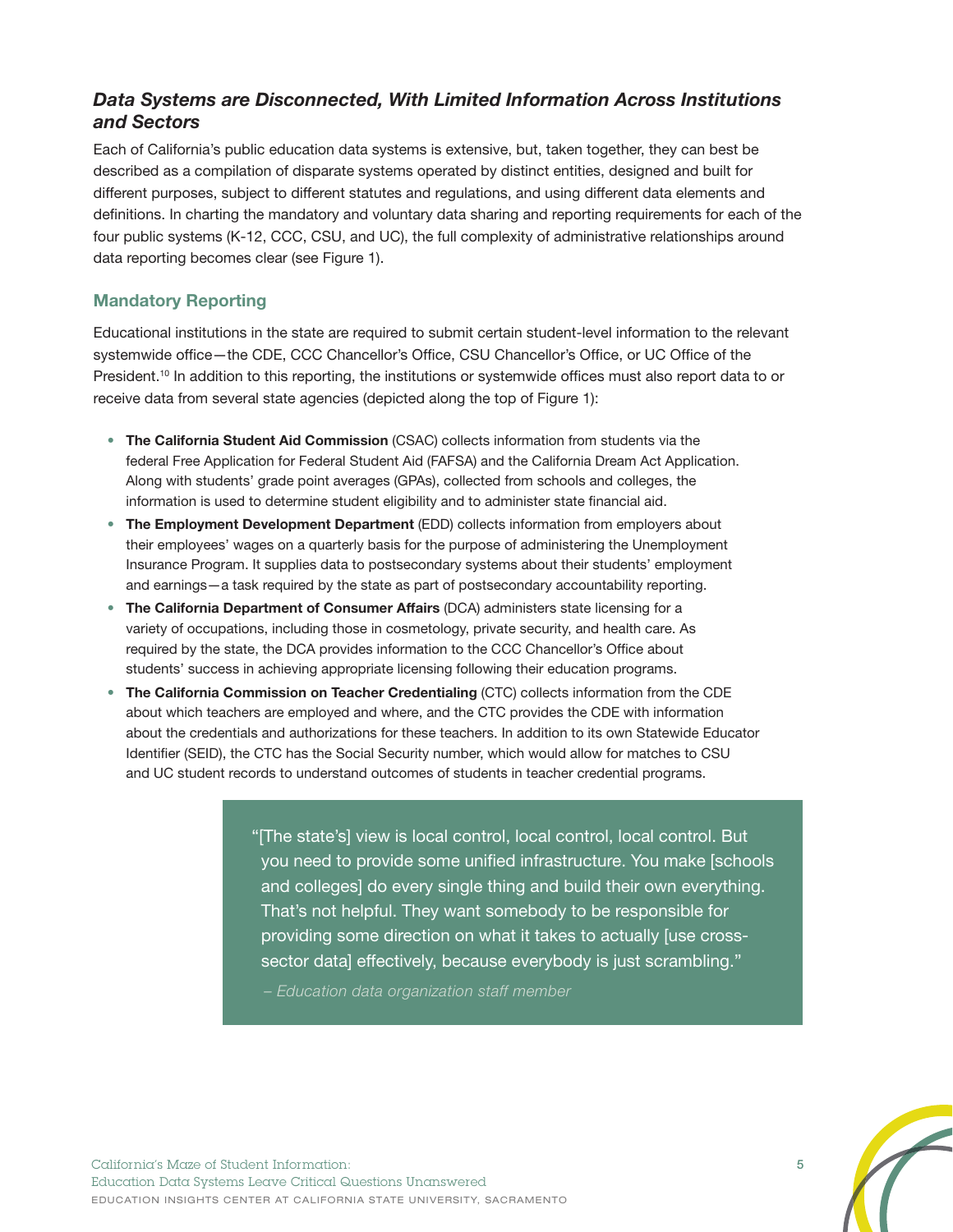Figure 1 California's Maze of Student Data



California's Maze of Student Information: 6

Education Data Systems Leave Critical Questions Unanswered

EDUCATION INSIGHTS CENTER AT CALIFORNIA STATE UNIVERSITY, SACRAMENTO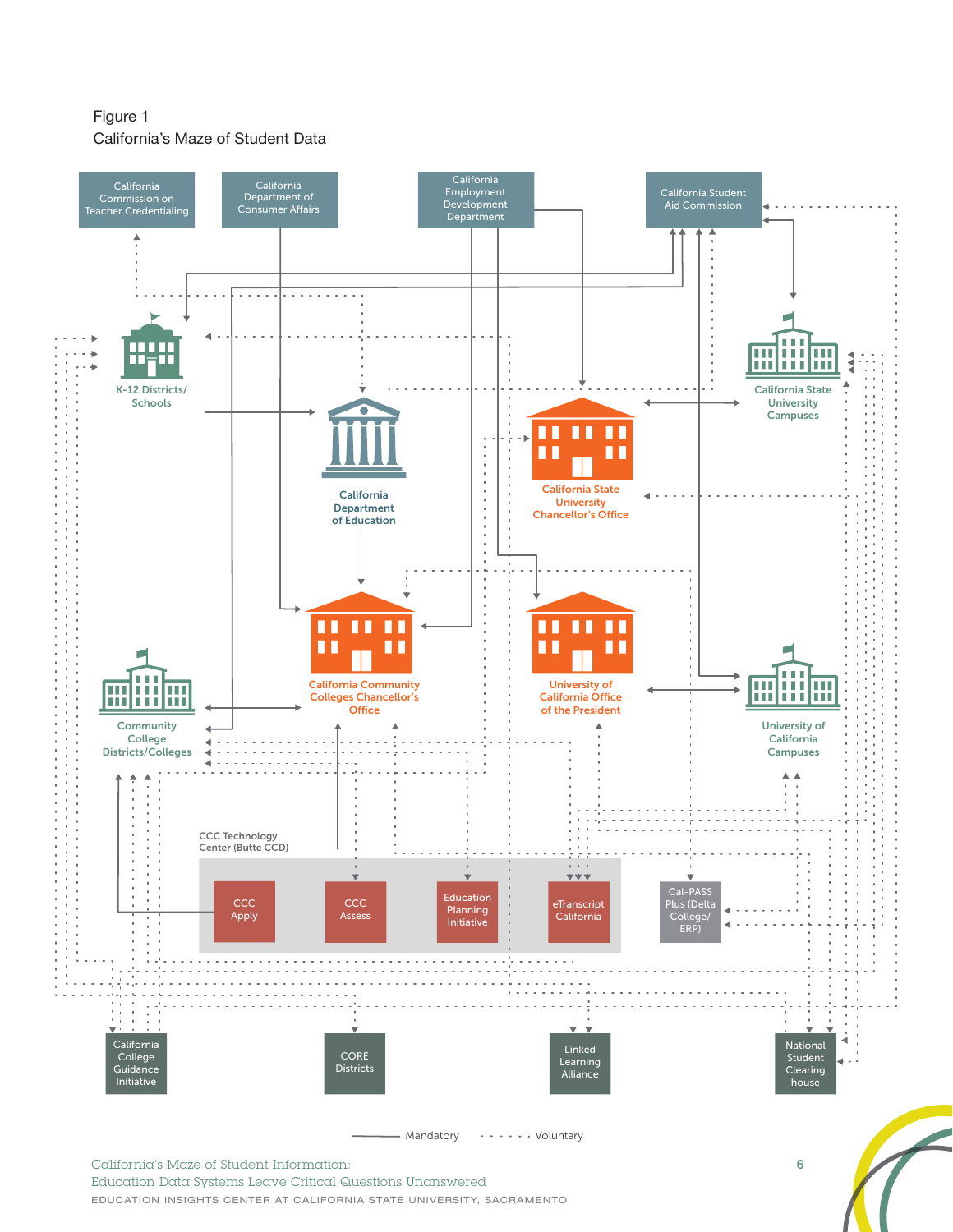## **Voluntary Data Sharing**

The lack of a comprehensive education data system has led to a variety of efforts by partner organizations to collect student-level data from individual schools, colleges, and universities, and to match those data across institutions and sectors. Participation in these efforts is voluntary, and participating institutions sign a contract or a memorandum of understanding (MOU) governing the use of the data, they invest resources in putting together data files to submit to the organization(s), and they often pay a fee.

- **• Cal-PASS Plus**, created and operated with state funding through the CCC Chancellor's Office, is managed currently through a partnership between San Joaquin Delta College and the nonprofit Educational Results Partnership (ERP).<sup>11</sup> The data are used to support several Regional Learning Collaboratives, and initiatives by the community colleges that include the Multiple Measures Assessment Project and the CTE LaunchBoard.<sup>[12](#page-15-11)</sup>
- **• The California College Guidance Initiative** (CCGI), an effort that receives both state and philanthropic funding, facilitates the electronic sharing of students' academic transcripts and their college and career plans between high schools and postsecondary institutions.[13](#page-15-12) The data are used to support K-12 counselors in helping students prepare for college, to allow students to create profiles of their college and career plans, to inform community college placement processes and CSU admissions processes, and to facilitate CSAC's ability to match FAFSA data (which uses SSNs) with Cal Grant GPA verifications (which use SSIDs) for K-12 districts that partner with CCGI.
- **• The CORE Data Collaborative** evolved from the nonprofit CORE Districts partnership among eight large school districts in the state.<sup>14</sup> The collaborative is open to all K-12 districts in California for a fee, and gives them access to additional measures of school performance and improvement not available through the state accountability system. These can include both academic and social-emotional measures as well as indicators of school culture and climate, depending on the instruments districts choose to administer.
- **• Linked Learning Analytics**, currently under development by the Linked Learning Alliance (LLA), focuses on measures of college and career readiness and outcomes for students in career pathways programs[.15](#page-15-14) The effort is open to K-12 districts for a fee, with a focus on students' experiences in grades 9-12 and into postsecondary education.
- **• The National Student Clearinghouse** (NSC), based in Virginia, collects student-level enrollment and degree information from nearly all postsecondary institutions in the country[.16](#page-15-15) By participating in the NSC, K-12 schools and postsecondary institutions can track whether and where their students enroll in college and if they complete a degree. The CCC, CSU, and UC system offices contract with the NSC. Currently, school districts wanting access to information about the college enrollment and outcomes of their students have to pay fees to obtain NSC data, either individually or through a regional collaborative[.17](#page-15-16)

"You end up with a situation where you've spent hundreds of millions of dollars on state data systems [at the various segments], and yet every college and K-12 partnership has to buy data from the National Student Clearinghouse, which is ridiculous, and then it only gives them a small picture of what is happening."

*– Education data organization staff member*

Because the efforts identified above are voluntary,

these data systems are not comprehensive (that is, they cover only a subset of K-12 and postsecondary institutions), and participation and actual submission of data can change over time. For example, while all community colleges have MOUs in place with Cal-PASS Plus and the CCC Chancellor's Office does the work to submit the data on their behalf, only one UC campus and nine CSU campuses have a current MOU. In addition, about half of those campuses have not actually submitted data for the past several years.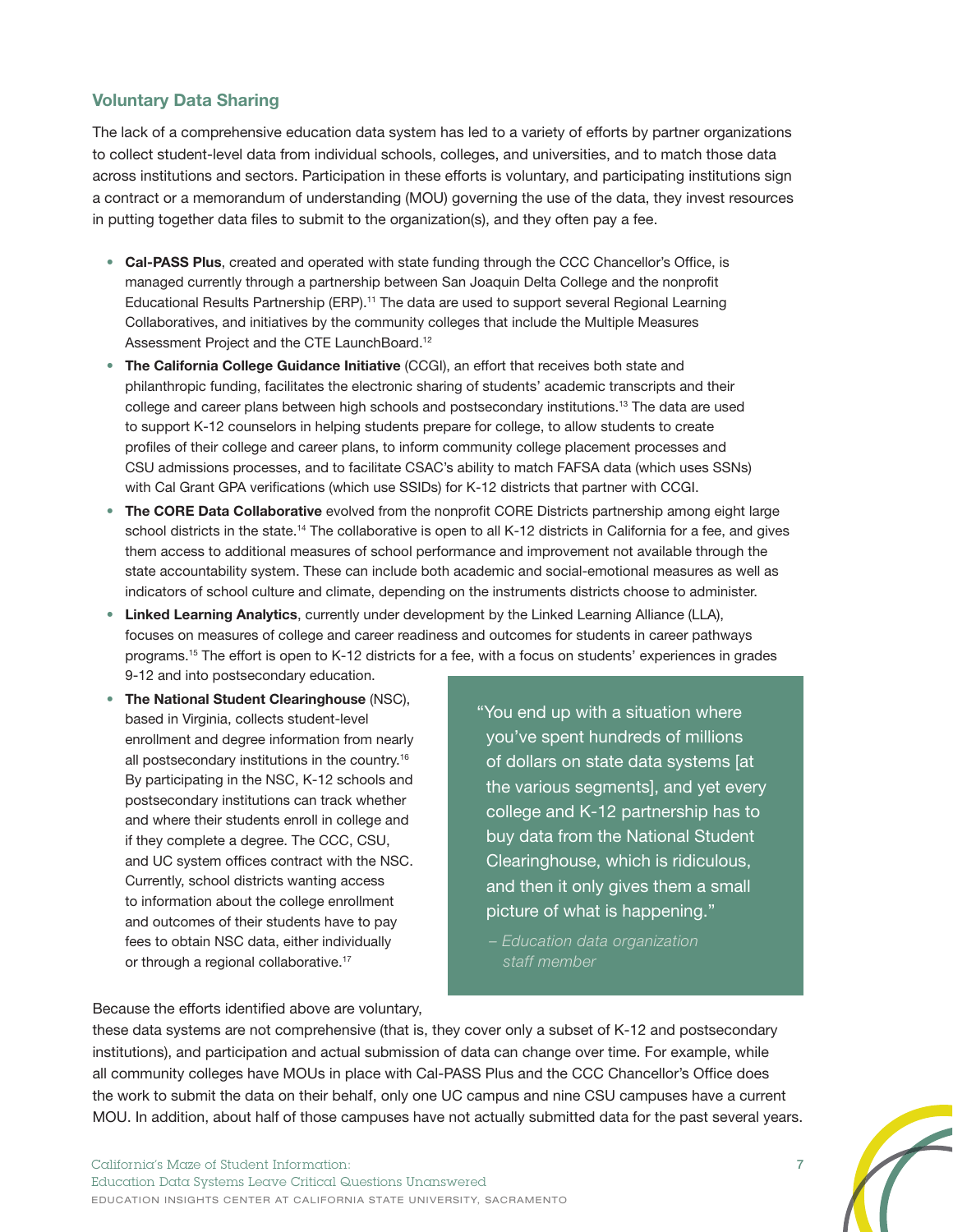## **Additional Reporting**

The data collection and sharing relationships in California are even more complex than depicted in Figure 1. A number of the entities shown also report data to the federal Department of Education for financial aid applications, IPEDS reporting, and other purposes. The graphic does not include the new longitudinal data system for adult education and Career and Technical Education (CTE) programs under development by the California Workforce Investment Board that will involve the CDE and the CCC Chancellor's Office, as well as workforce training programs offered by a variety of organizations through local workforce boards (see A Longitudinal Data System for Workforce Education). Private educational institutions at both the K-12 and postsecondary levels share student information with CSAC, and some participate in Cal-PASS Plus and other voluntary data sharing efforts. In addition, the education systems share information with the California Department of Social Services to ensure eligible students have access to appropriate social services.

#### **A Longitudinal Data System for Workforce Education**

As with student-level data for K-12 and postsecondary education generally, information on the individuals who participate in any of the state's workforce education and training programs is similarly disaggregated across multiple programs and sectors. In response to federal mandates, however, the California Workforce Development Board (CWDB) is currently working to develop a comprehensive longitudinal data system for workforce education and training programs[.18](#page-16-1) The intent is to integrate workforce and education performance reporting across the different funding streams, providing a status report on credential attainment, training completion, degree attainment, and participant earnings related to the workforce education and training programs of all providers. The data system will include students enrolled in adult education (through K-12 districts or community colleges), CTE programs at community colleges, and workforce training programs offered by various organizations through local workforce boards. A pilot project is underway, and a warehouse of performance data is being created to meet reporting requirements and to allow evaluation and assessment of workforce training programs.

#### **Efforts to Coordinate Education Data Statewide**

Since the California Postsecondary Education Commission (CPEC) was discontinued in 2011,[19](#page-16-0) several state legislators have attempted to either develop an alternative entity to serve as a coordinating and planning body for postsecondary education or to establish some other means of coordinating data across the education sectors (see Table 2). Most efforts failed to make it through the legislative process, and the two bills that did pass were vetoed by the governor. The failure of these efforts was largely due to concerns about the make-up, roles, and responsibilities of the board for the new state entity; how data collected by the entity would be used and by whom; and the costs needed to establish and maintain a new agency.

In addition, institutional research and planning officials from the CDE and the CCC, CSU, and UC system offices sought on their own to establish a "federated" model of sharing student data. In this arrangement, each system would maintain control of its own data, but agree to a set of processes and procedures for matching data for use by one or more of the systems as needed. The systems signed an interagency agreement that allows the exchange of student records for specific purposes, with approval of all parties required on the use of the data and how analyses are reported for each exchange. The effort did not involve creating the kind of central repository for student records that would streamline each system's use of cross-

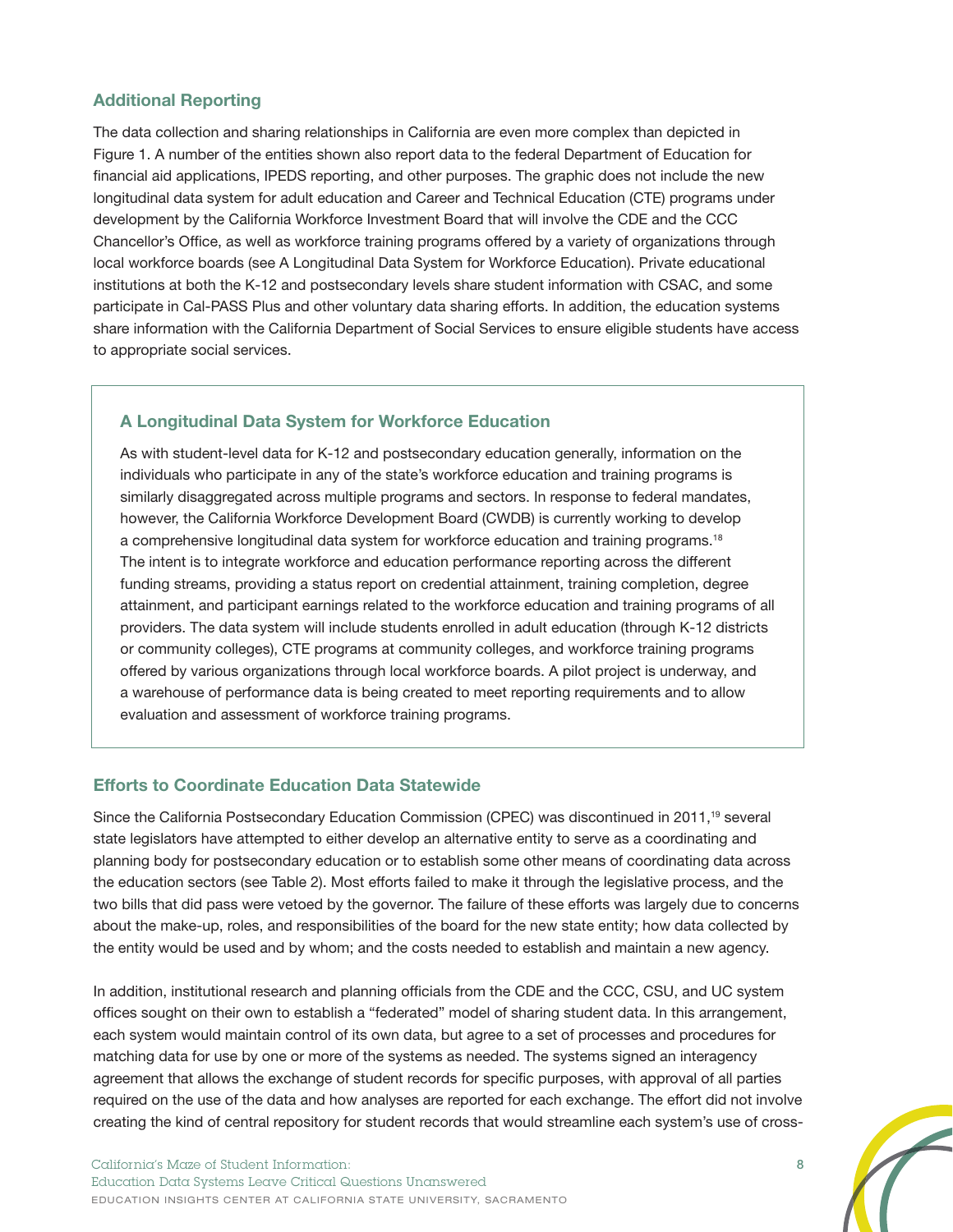sector data for assessment and planning purposes. According to a participant in this years-long effort, the attempt was stymied by staffing turnover, a lack of funding to support the work, and a lack of political will to provide the appropriate policy and governance support. As this education system official said, "We had very, very high hopes, and everyone was willing and able to participate, and we had all the right people in the room to do all the stuff about standardizing definitions and all the technical stuff. We actually had a technical plan ready to go. But what we lacked was the governance and the legal authority for any one segment to manage all of the segments' data. And we couldn't get whoever it was in Sacramento to help us move that along."

While various efforts to develop a more comprehensive student data system or other means of facilitating routine matches of data across California's education institutions and systems have failed, there have been some functional improvements to data sharing around specific processes. For example, among institutions that participate, the eTranscript California initiative run by the CCC Technology Center facilitates the electronic transmission of community college transcripts to UC and CSU for students who wish to transfer, easing the burdensome process of delivering hard copies of transcripts during the admissions process[.20](#page-16-2) A recent MOU between the CDE and the CCC Chancellor's Office will allow for an automatic look-up in the CALPADS system to pull CDE's student identifier (SSID) into the CCC application. The CSU Chancellor's Office is pursuing a similar MOU. These agreements could facilitate the matching of K-12 and postsecondary student records in the future—if the political will is there to do so.

#### Table 2

Recent legislative efforts to improve education data have failed.

| <b>Purpose of Legislation</b>                                                                                                                                                                                                                                                                                                          | <b>Bill Number</b>                                             | <b>Status</b>                                                |
|----------------------------------------------------------------------------------------------------------------------------------------------------------------------------------------------------------------------------------------------------------------------------------------------------------------------------------------|----------------------------------------------------------------|--------------------------------------------------------------|
| Establish the Office of Higher Education Performance<br>and Accountability<br>• Office would serve as the statewide postsecondary education<br>coordination and planning entity<br>• Governing boards and institutions of postsecondary education<br>would be required to submit data needed to support this entity's<br>planning role | AB 217 (2017, Low)<br>AB 1837 (2016, Low)<br>SB 42 (2014, Liu) | Held in committee<br>Held in committee<br>Vetoed by governor |
| Establish the California Higher Education Authority<br>• Agency would act as a clearinghouse for postsecondary<br>education information and as a primary source of information for<br>the legislature, the governor, and state agencies<br>• Would be tasked to develop and maintain a<br>comprehensive database                       | AB 1348 (2013, John A. Pérez)<br>AB 2190 (2012, John A. Pérez) | Held in committee<br>Held in committee                       |
| Establish goals for postsecondary attainment<br>• Would require the CCC, CSU, and UC to set specific goals to<br>meet statewide goals set by SB 195 (Liu, Chapter 367, Statutes<br>of 2013)<br>Would require the systems to collaborate to define metrics and<br>coordinate data                                                       | SB 1196 (2014, Liu)                                            | Held in committee                                            |
| Require the CDE to succeed data management responsibilities<br>previously held by the CPEC                                                                                                                                                                                                                                             | SB 1138 (2012, Liu)                                            | Held in committee                                            |
| Authorize the CDE, CCC, CSU, UC, and EDD to enter into a joint<br>powers agreement to implement a comprehensive P-20 data system                                                                                                                                                                                                       | SB 885 (2011, Simitian)                                        | Vetoed by governor                                           |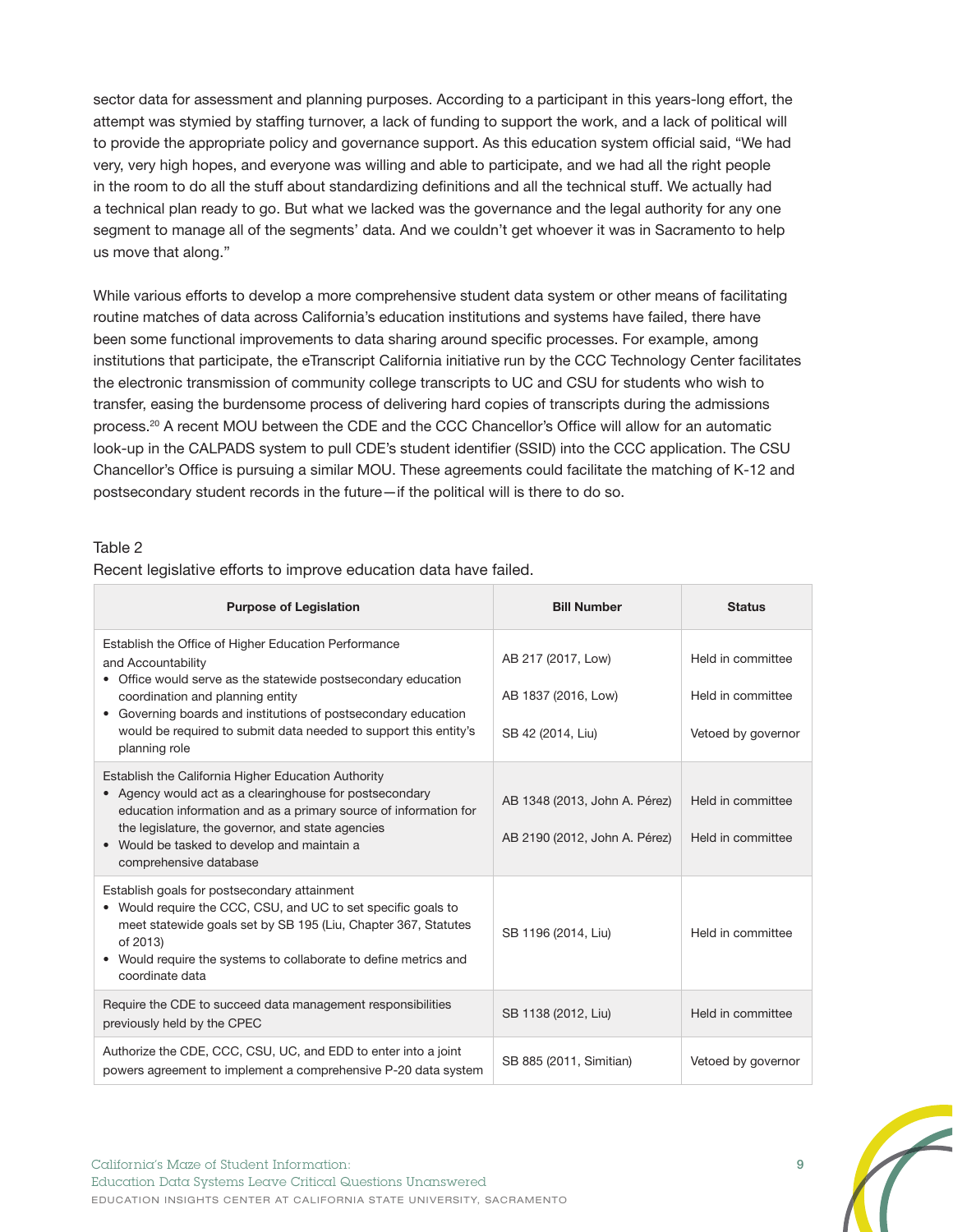# *Stakeholders Identify a Few Benefits, Many Weaknesses, in the State's Current Approach*

Given the efforts to develop a more coordinated data system, we asked interviewees to identify both the strengths and weaknesses of the state's current decentralized approach to collecting, maintaining, and sharing student data.

# **Strengths**

Most interviewees had difficulty coming up with any strengths with the current data structures. "There aren't any" was a common initial response. But several people, after some thought, were able to identify a few advantages, saying the current system:

- **• Creates space for innovation.** Some noted that efforts by local and regional entities to facilitate voluntary data sharing, like Cal-PASS Plus and the CCGI, have resulted in more innovation in the development of data tools and processes than would occur within a state agency or other centralized data repository. They argued that such efforts have been more responsive to the needs of educators and students, using data in ways that provide valuable tools, such as the CTE LaunchBoard and CCGI's student profiles. Some suggested that voluntary participation in data sharing might lead to greater desire to use data for improvement purposes. One noted that, "you think differently about things you choose to be a part of versus what you're mandated to be a part of."
- **• Avoids misuse and misinterpretation.** Some interviewees suggested that each education system is in the best position to manage its own data because its staff best know the data (including data limitations) and can provide context and clarity for appropriate use and interpretation. These interviewees primarily worked within the education systems, and they noted that these segments can make data sharing agreements as needs arise. Several interviewees from outside the systems, when asked about this point of view, acknowledged that familiarity with the data is important, but that unwillingness to cede control over information availability and use is a common symptom of systems that do not use and share data for improvement purposes.
- **• Protects privacy, possibly.** A few interviewees suggested that the current structure allows for greater privacy and security because the data are dispersed, with no entity having all of a student's information. However, we also found considerable uncertainty and disagreement on this point, as some interviewees said that the disaggregated structure, with its multiple points of potential exposure, is actually less secure.

## **Weaknesses**

While most interviewees had difficulty identifying strengths in California's education data structure, they had no trouble identifying its weaknesses, saying that it:

- **• Supports a compliance approach to data.**  There has been some evolution in using data to track and improve student outcomes. Interviewees said, however, that having only separate data systems in each of the segments, with no cross-sector data system, tends to reaffirm their use for compliance with state and federal reporting requirements. As institutions and systems focus on reporting what is required of them, cross-system issues tend to fall through the cracks.
- "We reinforce a myopic view of an institution's responsibility for student success by focusing only on the portions of that student success that the institution contributes to directly."
	- *State policy staff member*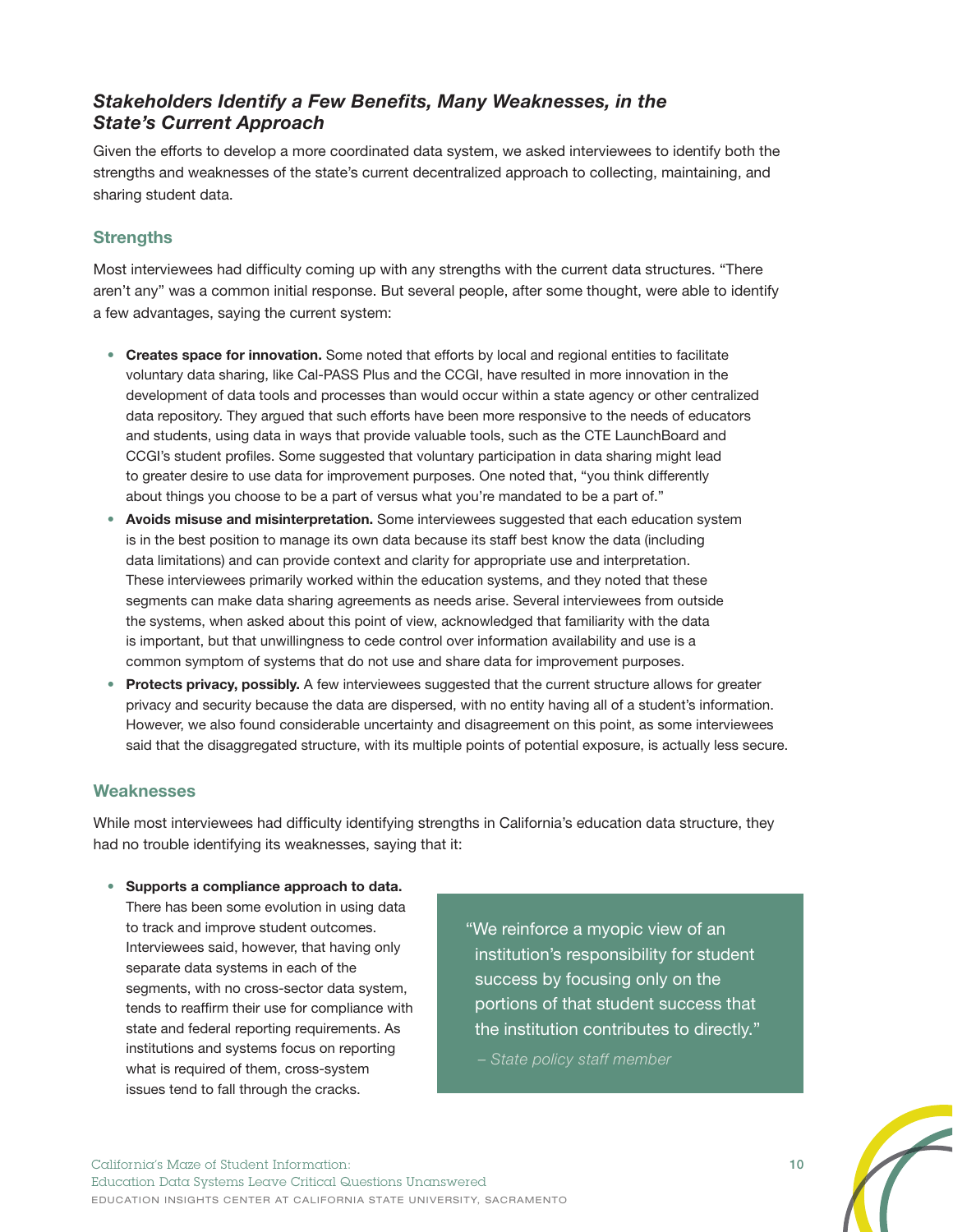**• Reinforces a siloed approach to education planning.** The current decentralized structure does not account for student enrollment and shared outcomes across multiple institutions and systems over the course of students' educational journeys. As one educational segment representative noted, "Nobody has the big picture." Interviewees said these divides reduce the capacity for deeper analysis at the institutional

and system levels, particularly about issues that cross systems, and result in no one taking responsibility for focusing on the challenges facing California as a whole.

**• Reinforces fragmentation in data structure, quality, and definition.** Compliance-related requirements, such as those mandated by IPEDS, result in some commonalities in student data across institutions and segments. Nonetheless, there is considerable variation in the way data are collected and maintained across institutions, and even within a single system. The historical autonomy of California's institutions of higher education—along with

"[The systems don't] see this as their role, like what to do around supporting successful student transitions. That's not part of what they do. There isn't anybody in the state that does that. There is no intersegmental entity; it's a vacuum."

*– State policy staff member*

shared governance processes and faculty control of the curriculum—has led to very different curricula, institutional policies, data definitions, quality control procedures, and data reporting schedules. Those issues create substantial complexity in analyzing and interpreting data across institutions and systems.

**• Creates confusion among stakeholders.** The variety of data sources and the many different publicuse tools summarizing the data create confusion among policy staff and educators about where to find needed information, and about how to interpret or draw comparisons across the sources. The array of voluntary efforts to address stakeholders' needs for cross-sector information can lead to uncertainty among institutions about which data-sharing efforts are worth the investment of their limited time and resources.

"This segment says this, and this other segment says that, but are they following the same metrics or definitions? It's confusing."

*– State policy staff member*

**• Leaves stakeholders reliant on the education systems for data and information.** Under the current decentralized structure, policymakers, researchers, parents, students, and other stakeholders are reliant on the education systems or institutions for access to data. Policy staffers noted that the systems sometimes do not respond to requests for information or provide data in ways that suit the systems' own interests, not necessarily those of taxpayers or students. Education researchers reported even greater difficulty in gaining access to data, noting significant problems even with gaining access to de-identified student records in one system, much less across four. Stakeholders noted that this further limits capacity for the deeper analyses of data needed to improve education policy and practice.

**• Leads to duplication of effort and inefficiencies.** Institutions report similar data to several different agencies (see Figure 1), particularly institutions that participate in Cal-PASS Plus or other efforts aimed at giving them access to cross-sector information. Multiple public entities sometimes contract individually with the same vendor, which some interviewees noted as a failure to leverage the state's purchasing power. For example, the CSU Chancellor's Office contracts with the NSC, but some individual CSU campuses also pay for

"The stakeholders who don't want this [kind of data sharing] to happen would be those that own the data and don't see any advantage in giving the data to other people who might criticize them for bad student results."

*– Researcher*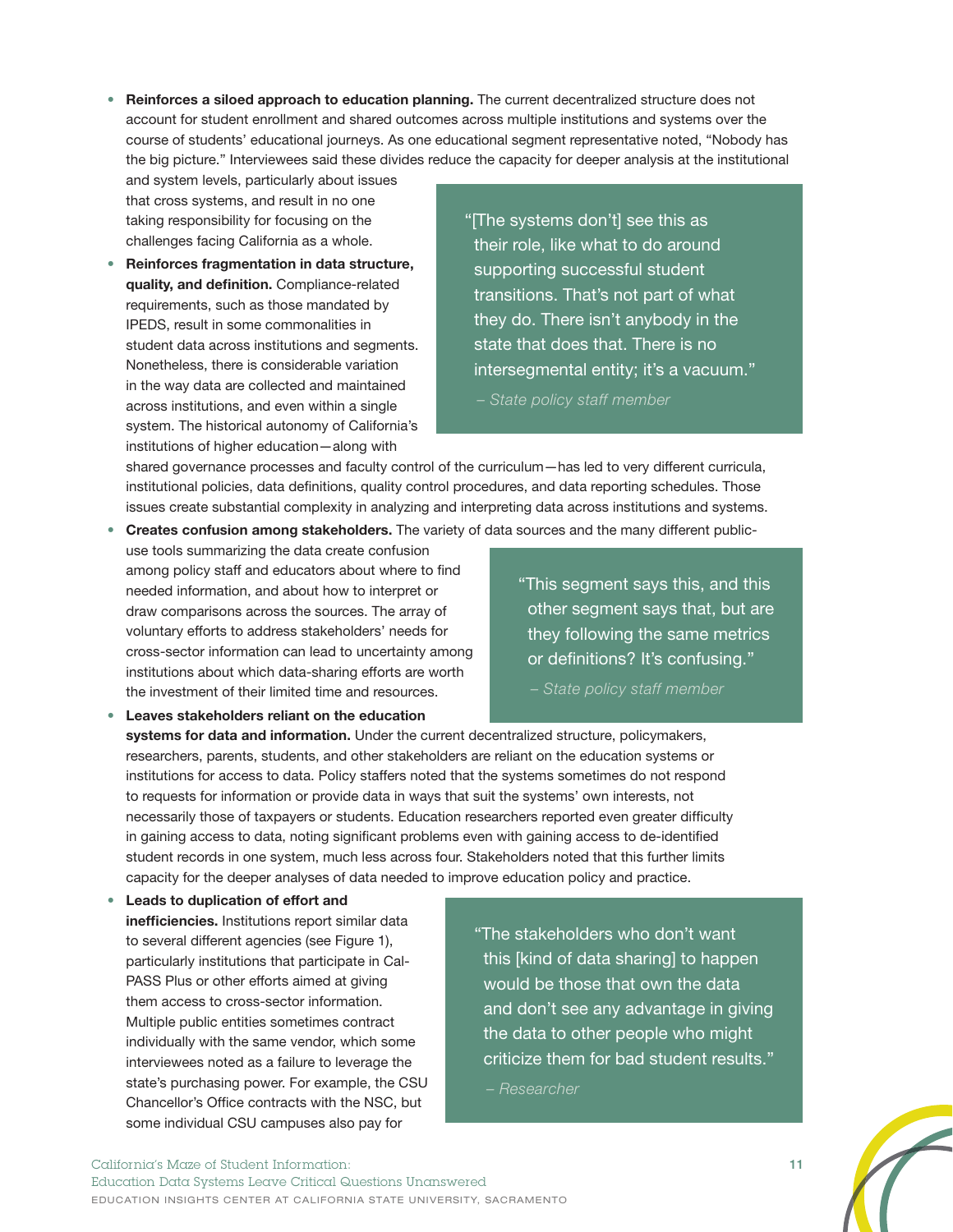matches to NSC data to track their students. As another example, an interviewee said that one vendor was providing technology platforms for several efforts—a college and career planning portal for students, the eTranscript initiative, and the CSU system's admissions application process—all on separate contracts with different state-funded entities. Other interviewees noted that the various partners trying to build out intersegmental data systems are in some cases funded by state dollars both directly (for example, the state funding provided to support Cal-PASS Plus via the CCC Chancellor's Office) and indirectly (for example, state funding provided to schools that invest staff time in assembling and submitting data files). While there would be state costs for investing more directly in a cross-sector data

- "All over the state, people are trying to build out intersegmental data systems because there isn't a state-level system. In most cases, they don't have the know-how, bandwidth, or capacity to actually make good on that and execute. It's wildly expensive to do it that way. It's just a huge lift for any one group, so why not do it well once and make it available to everybody?"
- *Education data organization staff member*

system or data-sharing effort, there is already considerable state investment in efforts to match and provide access to student records that cross institutions and systems. The state's current disjointed data systems exhibit considerable duplication and inefficiency, interviewees said, both in terms of money and effort.

## *The Biggest Weakness? Inability to Answer Critical Questions*

Many interviewees said that the biggest weakness of all in California's approach to student data is that it leaves the state and its policymakers, educators, and taxpayers unable to answer important questions. They also indicated that one effect of having decentralized data systems that reinforce compliance, silos,

confusion, fragmentation, and duplication of effort is that many stakeholders do not even think to ask the bigger, more important, questions that are vital to student success across institutional boundaries.

Interviewees provided numerous examples of important questions that either cannot be answered at all, or would require data matches that are currently difficult and costly to accomplish, including:

**• How many high school graduates are prepared to succeed in college?** The state's new accountability system for K-12 schools requires the CDE to report on students' college and career readiness. But understanding readiness "I understand the concern about [the] cost [of developing a statewide data system], but at some point, a decision is going to have to be made about what the state does value and if it is willing to put the infrastructure in place. Because, in the absence of leadership from the state, we've got numerous duplicative efforts that are rebuilding the same system."

*–Education data organization staff member*

depends on assessment of what happens to high school graduates once they enter higher education or the workforce, and this cannot be addressed using internal metrics available to the K-12 system (e.g., completion of the "a-g" courses required for admission to UC and CSU). Some school districts obtain data from the NSC to observe their students' college enrollment and outcomes, but NSC data do not include information about students' need for remediation.

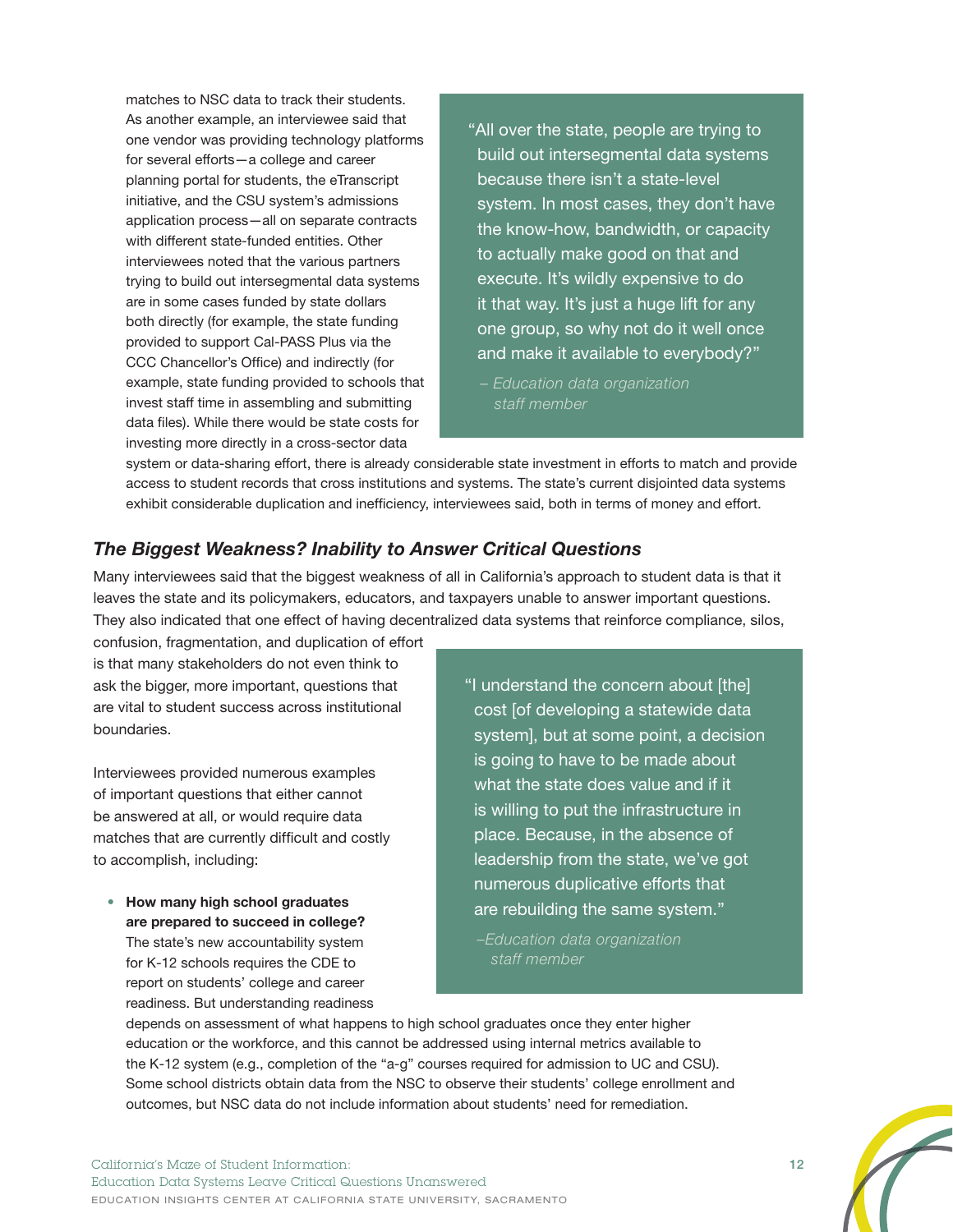**• How many high school graduates are eligible for admission to CSU/UC but do not apply?** The CSU and UC systems have noted that funding and capacity constraints are making it difficult for them to serve all eligible applicants, at both the freshman and transfer levels. But there are likely students who meet the

requirements for admission who are discouraged from even applying because of their concerns about gaining admission to a campus or program of their choice, the cost to attend, or other issues. Without connecting K-12 data to application data for the universities, we have no idea about the scale of this issue or its varying impact across regions and student populations.

**• How many students attend multiple postsecondary institutions simultaneously or over the course of their college careers?** Understanding patterns of student movement across educational institutions and segments could shed light on the need for better alignment in curriculum,

"I'm sure every day we shut ourselves down from even asking some questions aloud because we know we can't get the data. We just accept that as the world in which we live, and it might suppress our likelihood or ability to raise some important questions in the first place."

*–State policy staff member*

additional capacity in particular regions of the state, improved supports for students, or changes to state or system policies governing program approval, registration priority status, and other issues.

- **• How many high school graduates earn a bachelor's degree within a certain time period, regardless of which education system they initially enroll in?** Each higher education system reports the graduation rate for students that enroll in it, but the overall rate of bachelor's degree completion for a particular class of high school graduates is unclear; it is impossible for high schools to learn, from data they provide to the state, about the overall success rates of their students. While this question could be answered if the CDE were to obtain data from the NSC, many related questions would remain about the factors associated with successful degree completion, as the NSC does not collect information about students' course-taking or other patterns. This information is only available through the data systems managed by the state's colleges and universities.
- **• What is the cost of educating an undergraduate in the different higher education systems?** Many interviewees noted that we have limited information to understand the comparative costs to students and taxpayers and across systems, institutions, and programs. While rough calculations of the overall "cost" (that is, expenditures of dollars received from the state and students) per student enrolled or per degree awarded are possible with current data, better information about the allocation of money across divisions, departments, and levels of instruction would be needed to understand the return on investment of different options for serving undergraduate and graduate students, lower- and upper-division students, and students in different kinds of programs.

"I think we tend to take a more siloed view toward the data questions we ask. We ask questions about community college students, and maybe turn around and ask, 'Well, what about CSU?' and then 'What about K-12?' and 'What about UC?'" *–State policy staff member*

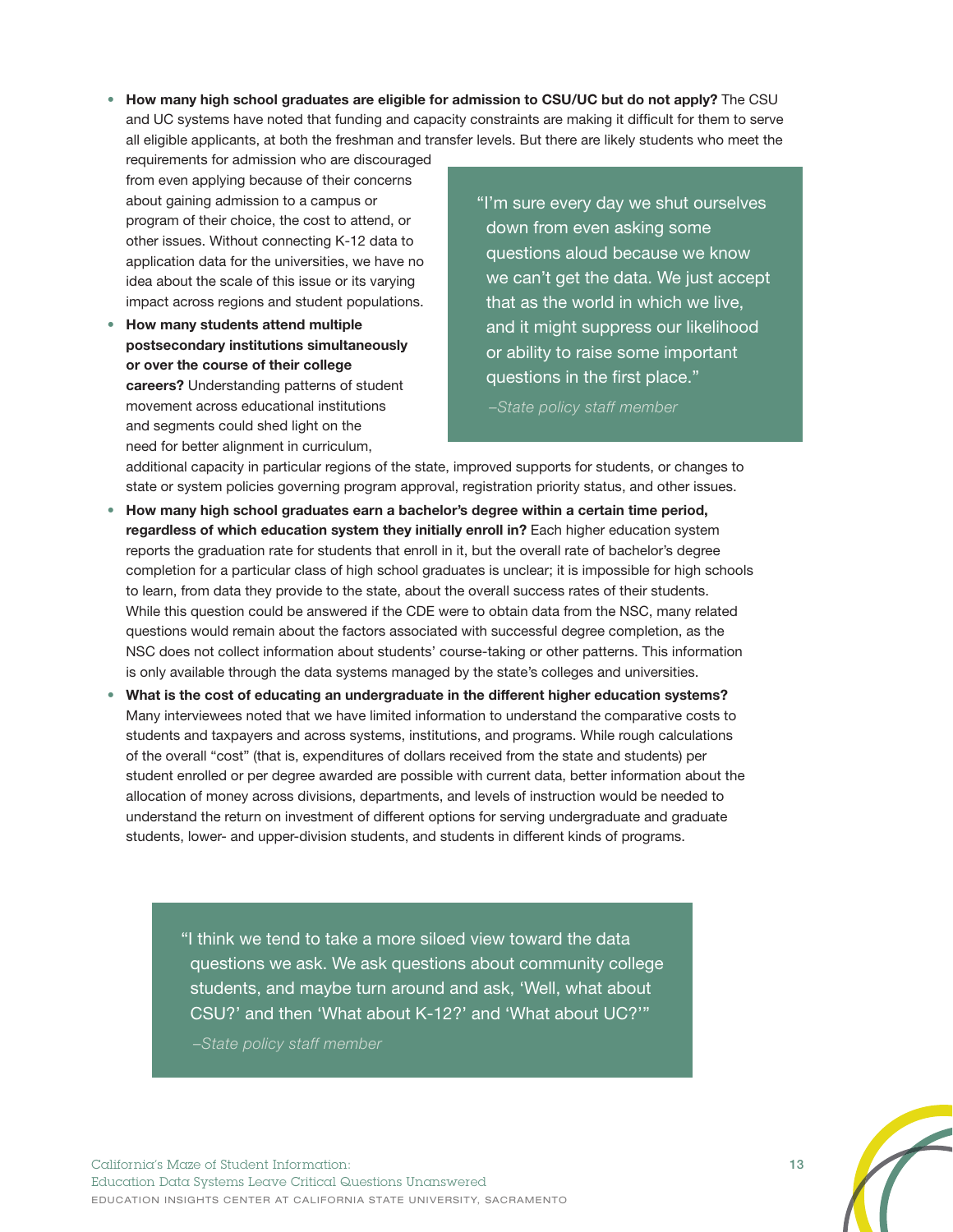While some technical challenges remain in joining student data systems, interviewees said that the issues preventing California from aligning or coordinating its disjointed data systems are mostly political and cultural. Many of those from within the education systems voiced concerns about who would hold and control the data, who would get access to which data and for what purposes, and how the data would be analyzed and interpreted. Policy staff shared their concerns about the cost of developing a more

comprehensive or coordinated data system, the difficulty of deciding on the capabilities and limitations of the system, and the complexity of undertaking the effort. Interviewees also said there is some inertia and resignation in the face of the challenges involved, a lack of leadership on this issue at the state level, and some uncertainty about where such leadership should be expected to arise.

In the meantime, policymakers appear to recognize the need to improve student success and increase educational attainment to maintain California's economic standing and social health. "The technology is the easy part. It's the politics, it's the proprietary treatment of the data, it's the personalities, it's the organizational interests that get in the way of getting there. It's the making sure that nobody's going to have to read their name in the newspaper and assuring them, that's the hard part."

*–State agency staff member*

For example, the state is investing millions of dollars to strengthen educational pathways and facilitate student transitions from high school into college, but what are the impacts of these programs on student outcomes? Evaluating the return on investment from initiatives like the Strong Workforce Program and the Guided Pathways effort is impossible, because the data to track student progress across education systems and into the workforce are not complete and are not publicly available.<sup>21</sup> Meanwhile, educators at the local level need access to information about students after they enroll in other institutions to assess

and improve their programs and curriculum. Our research indicates that, while California has some fairly robust sets of data, connecting those data across disjointed systems is so challenging and difficult that it constrains the kinds of questions that policymakers, educators, taxpayers, parents, and students can ask of the state's public education systems.

In our next brief in this series, we will examine some local and regional data-sharing initiatives in California to understand better why educators engage in these partnerships, how these initiatives are functioning, and whether expanding such efforts could be a good alternative to developing a comprehensive statewide student data system. The fourth and final brief will describe efforts by a few other states to build

"The problem is that we keep setting policy, and there's no infrastructure to make good on it, so then nothing happens. It's a vicious cycle, because you put money in—and they're putting millions and millions of dollars in this state into initiatives—and none of [those initiatives] can succeed. It is impossible for any of these intersegmental efforts to succeed, absent a data system, period."

*–Researcher*

comprehensive student data systems, with the aim of identifying potential implications for California. The fourth brief will conclude with recommendations to ensure that Californians have sufficient public data and analytical capacity to support the success of students throughout their educational trajectories.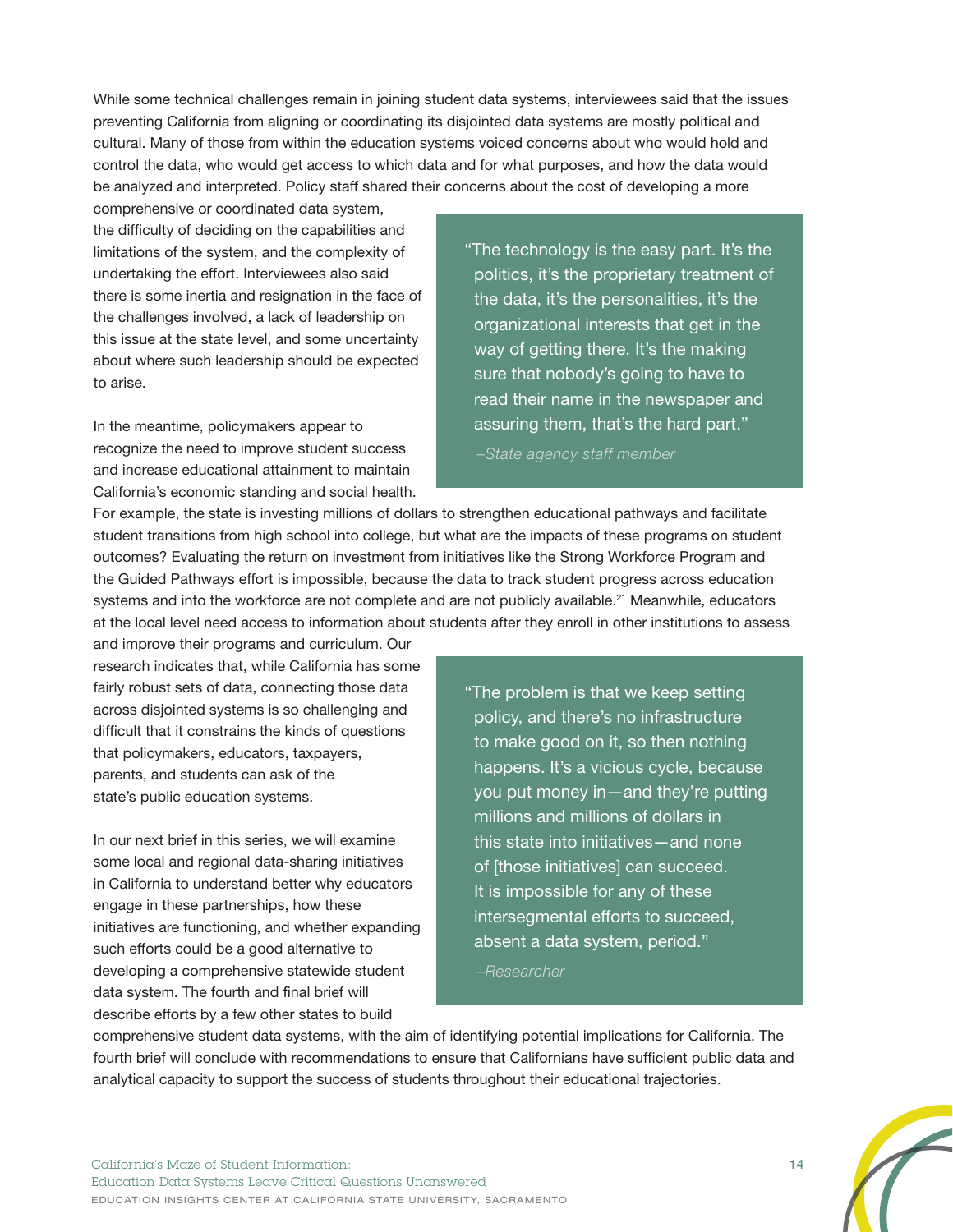#### **Acknowledgments**

We thank the policy staff, education officials, researchers, and others for their generosity in sharing their time and expertise. Their willingness to share candid assessments of California's current approach to student data was essential to this research. We are grateful for the research support provided by Brock Grubb and for the inspiration from Alice VanOmmeren about displaying data relationships in the CCC system. The review and comments provided by Andrea Venezia, Kathy Booth, Cindy Kazanis, Camille Esch, Jeanice Warden-Washington, Brock Grubb, Jacob Jackson, Patrick Perry, and Tessa Carmen de Roy helped us improve an earlier draft of the report. We appreciate Gretchen Kell's editorial assistance, and the graphic design work of the Foundation for California Community Colleges and the Williams Group. The authors take responsibility for all content.

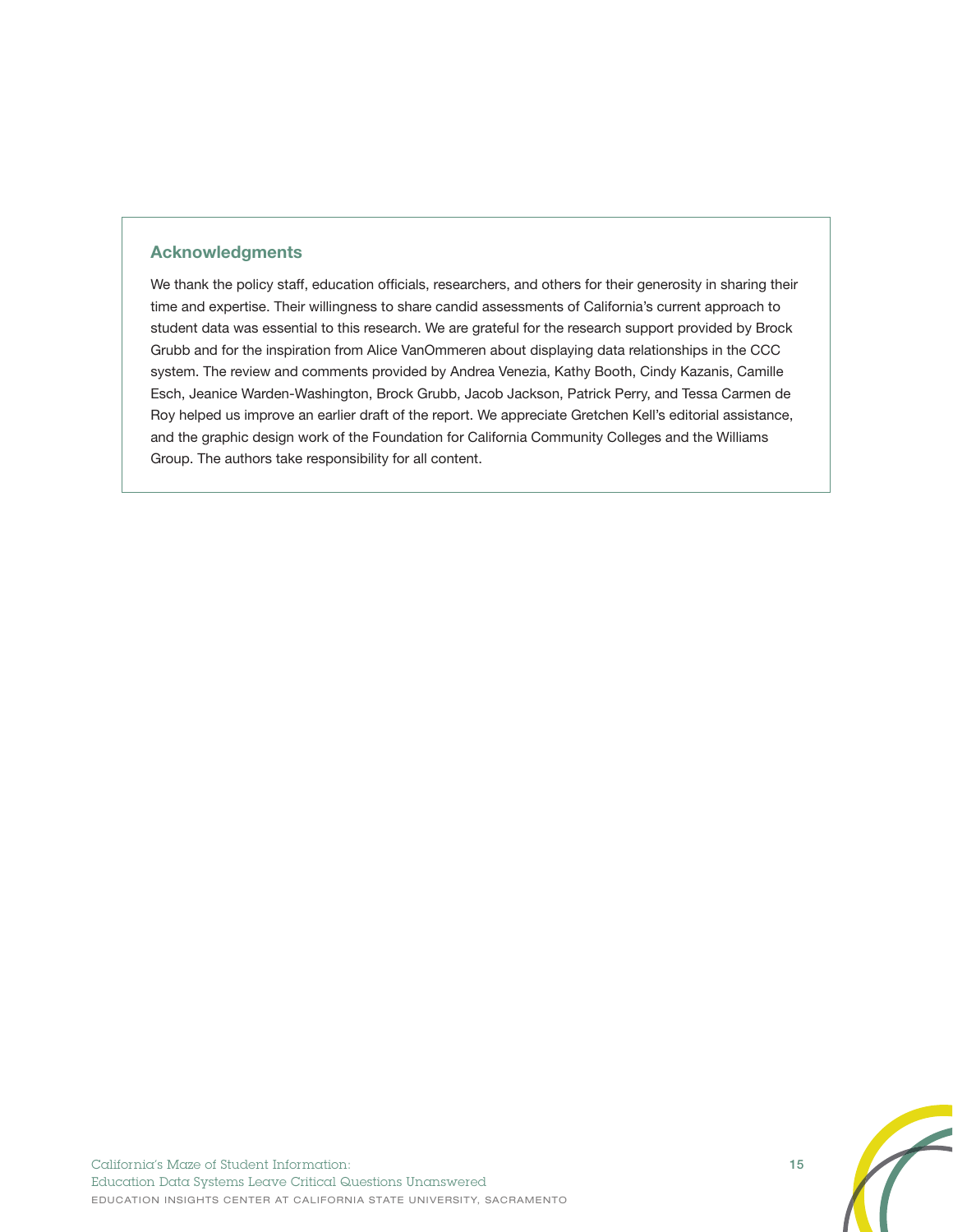# **Endnotes**

- <span id="page-15-0"></span>1 Moore, C., Grubb, B., & Esch, C. (2016). *Gaps in perspective: Who should be responsible for tracking student progress across education institutions?* Sacramento, CA: Education Insights Center.
- <span id="page-15-1"></span>2 For other discussions of issues related to education data systems in California, see the following reports and articles: Friedmann, E. (2017). *Building intersegmental partnerships.* Stanford, CA: Policy Analysis for California Education; Barnum, M. (2016, June 29). The purge: California leaves researchers (and policymakers) in the dark by gutting education data. *LA School Report*, retrieved from [http://](http://laschoolreport.com/the-purge-california-leaves-researchers-and-policymakers-in-the-dark-by-gutting-education-data/) [laschoolreport.com/the-purge-california-leaves-researchers-and-policymakers-in-the-dark-by-gutting-education-data](http://laschoolreport.com/the-purge-california-leaves-researchers-and-policymakers-in-the-dark-by-gutting-education-data/); California EDGE Coalition (2016). *Data to serve policies, programs and people: Reinventing California's education and workforce data systems.* Sacramento, CA: Author; Taylor, M. (2016). *Improving workforce education and training data in California. Sacramento*, CA: Legislative Analyst's Office; Warren, P. & Hough, H. (2013). *Increasing the usefulness of California's education data.* San Francisco, CA: Public Policy Institute of California; Vernez, G., Krop, C., Vuollo, M. & Hansen, J. S. (2008). *Toward a K-20 Student Unit Record Data System for California*. Santa Monica, CA: RAND Corporation; McKinsey & Company (2008). *Framework for a comprehensive education data system in California: Unlocking the power of data to continually improve public education.* New York: Author; Barondess, H. (2008). *California's emerging education data system: A status report.* Mountain View, CA: EdSource.
- <span id="page-15-2"></span>3 To encourage participation in our study and frank discussions, we offered anonymity to the people we interviewed and, therefore, do not identify the interviewees' names, the specific organizations they work for, or their roles/positions within their organizations.
- <span id="page-15-3"></span>4 CEDS is an initiative of the U.S. Department of Education to facilitate better education data collection and use across education sectors, from pre-K to postsecondary. More information about the initiative is available at [https://ceds.ed.gov/Default.aspx.](https://ceds.ed.gov/Default.aspx)
- <span id="page-15-4"></span>5 DQC is an organization that advocates for better collection and use of student-level data to support effective policy and practice. More information about the organization and its efforts is available at<https://dataqualitycampaign.org>.
- <span id="page-15-5"></span>6 The No Child Left Behind Act, passed in 2002, authorized several federal education programs that are administered by the states. The law required states to test students in reading and math at particular points, and included reporting requirements that necessitated a state-level data system like CALPADS. The NCLB was replaced by the Every Student Succeeds Act (ESSA), passed in December 2015.
- <span id="page-15-6"></span>7 All colleges and universities that participate in federal financial aid programs are required to participate in IPEDS. More information about the system is available at [https://nces.ed.gov/ipeds.](https://nces.ed.gov/ipeds)
- <span id="page-15-7"></span>8 Ed-Data is a partnership of the CDE, EdSource, and the Fiscal Crisis Management and Assistance Team/California School Information Services (FCMAT/CSIS). See [http://www.ed-data.org.](http://www.ed-data.org)
- <span id="page-15-8"></span>9 For a discussion of data challenges related to the CCPT, see McLaughlin, M., Lundy-Wagner, V. & Groves, B. (2017). *Two years into CCPT: Many challenges & great promise.* Boston, MA: Jobs for the Future.
- <span id="page-15-9"></span>10 Institutions do not report all the information they collect to their systemwide offices. For example, colleges may collect data related to student participation in Summer Bridge or other specific programs to use for evaluation of their academic and student support efforts, but not send that information to the system office. Each system office has a defined set of information that institutions are required to report.
- <span id="page-15-10"></span>11 For more information about Cal-PASS Plus, see [https://www.calpassplus.org.](https://www.calpassplus.org)
- <span id="page-15-11"></span>12 The Multiple Measures Assessment Project is a collaborative effort involving The RP Group and Educational Results Partnership/ Cal-PASS Plus to develop, test, and assess the implementation of a common assessment instrument for the CCC (see [http://rpgroup.](http://rpgroup.org/All-Projects/ctl/ArticleView/mid/1686/articleId/118/Multiple-Measures-Assessment-Project-MMAP) [org/All-Projects/ctl/ArticleView/mid/1686/articleId/118/Multiple-Measures-Assessment-Project-MMAP](http://rpgroup.org/All-Projects/ctl/ArticleView/mid/1686/articleId/118/Multiple-Measures-Assessment-Project-MMAP)). The CTE LaunchBoard is a data system and set of tools built from Cal-PASS Plus data, intended to help community colleges assess student progress through college to transfer and careers. Access to the LaunchBoard is restricted to schools, community colleges, and universities that are members of Cal-PASS Plus (see<https://www.calpassplus.org/Launchboard/Home.aspx>).
- <span id="page-15-12"></span>13 For more information about the CCGI, see [http://foundationccc.org/What-We-Do/Student-Success/California-College-](http://foundationccc.org/What-We-Do/Student-Success/California-College-Guidance-Initiative)[Guidance-Initiative.](http://foundationccc.org/What-We-Do/Student-Success/California-College-Guidance-Initiative)
- <span id="page-15-13"></span>14 For more information about CORE Districts and the CORE Data Collaborative, see [http://coredistricts.org.](http://coredistricts.org)
- <span id="page-15-14"></span>15 For information about the Linked Learning Alliance's Analytics effort, see [http://www.linkedlearning.org/certification](http://www.linkedlearning.org/certification-analytics/analytics)[analytics/analytics](http://www.linkedlearning.org/certification-analytics/analytics).
- <span id="page-15-15"></span>16 NSC data cover more than 97 percent of postsecondary enrollment in the country, and over 90 percent of degrees awarded. For more information, see<http://www.studentclearinghouse.org>.
- <span id="page-15-16"></span>17 The CDE is currently exploring options for obtaining data from the NSC to match to student records in CALPADS.

California's Maze of Student Information: 16 Education Data Systems Leave Critical Questions Unanswered EDUCATION INSIGHTS CENTER AT CALIFORNIA STATE UNIVERSITY, SACRAMENTO